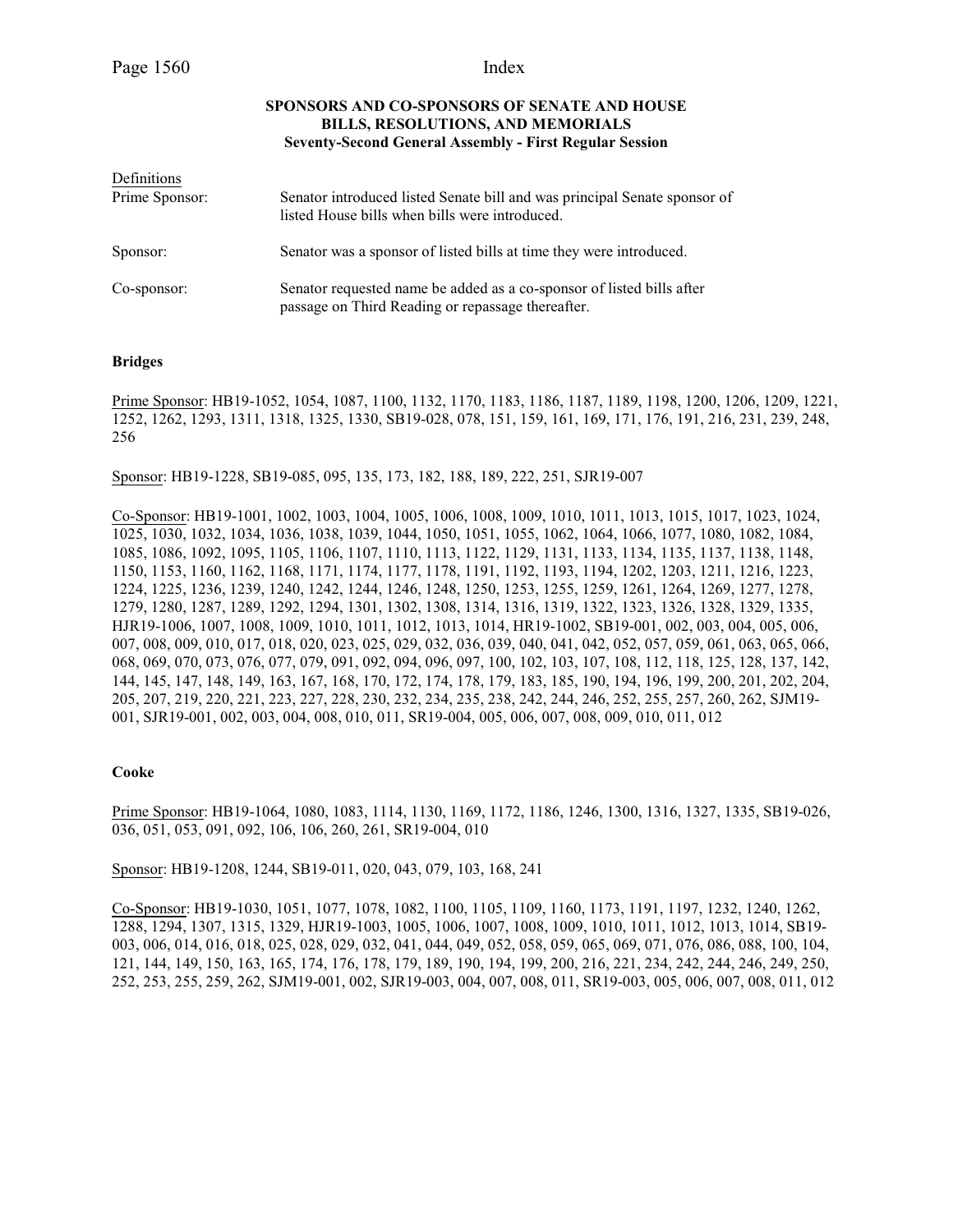## **Coram**

Prime Sponsor: HB19-1024, 1026, 1028, 1032, 1040, 1044, 1053, 1055, 1082, 1132, 1154, 1200, 1201, 1232, 1247, 1255, 1271, 1276, 1305, 1322, SB19-003, 014, 016, 020, 067, 097, 139, 162, 186, 198, SJM19-002

Sponsor: HB19-1090, 1123, 1208, 1241, 1262, 1302, SB19-009, 051, 068, 079, 103, 147, 148, 150

Co-Sponsor: HB19-1001, 1006, 1008, 1029, 1030, 1062, 1078, 1080, 1100, 1105, 1114, 1137, 1153, 1155, 1162, 1168, 1180, 1193, 1240, 1259, 1284, 1288, 1323, 1327, 1329, HJR19-1005, 1007, 1008, 1009, 1010, 1011, 1012, 1013, 1014, SB19-004, 013, 018, 025, 027, 031, 032, 040, 041, 043, 054, 065, 069, 070, 076, 164, 174, 179, 190, 199, 200, 220, 221, 244, 246, 250, 255, 262, 263, SJM19-001, SJR19-003, 004, 007, 008, 011, SR19-006, 007, 008, 010, 011, 012

## **Court**

Prime Sponsor: HB19-1177, 1205, 1217, 1240, 1257, 1258, 1317, HJR19-1009, SB19-012, 035, 154, 255

Sponsor: HB19-1118, 1210, 1262, SB19-031, 068, 073, 079, 085, 103, 135, 149, 170, 182, 188, SJR19-010

Co-Sponsor: HB19-1001, 1002, 1003, 1004, 1006, 1007, 1008, 1010, 1015, 1023, 1024, 1025, 1030, 1032, 1033, 1036, 1038, 1039, 1042, 1044, 1047, 1051, 1055, 1062, 1063, 1066, 1069, 1071, 1076, 1077, 1080, 1082, 1084, 1085, 1092, 1100, 1104, 1105, 1109, 1120, 1122, 1128, 1129, 1132, 1133, 1137, 1138, 1142, 1148, 1149, 1150, 1152, 1153, 1170, 1171, 1173, 1192, 1193, 1194, 1196, 1197, 1198, 1206, 1207, 1212, 1214, 1216, 1220, 1223, 1224, 1225, 1228, 1232, 1236, 1244, 1246, 1248, 1253, 1254, 1256, 1261, 1266, 1267, 1269, 1275, 1278, 1280, 1285, 1287, 1288, 1301, 1302, 1308, 1311, 1315, 1319, 1322, 1326, 1334, 1335, HJR19-1002, 1005, 1006, 1007, 1008, 1010, 1011, 1012, 1013, 1014, SB19-001, 003, 004, 007, 008, 009, 010, 011, 016, 019, 021, 025, 027, 030, 036, 039, 041, 042, 043, 044, 049, 057, 059, 063, 066, 071, 078, 091, 094, 095, 096, 097, 102, 108, 136, 137, 138, 139, 143, 144, 150, 161, 163, 164, 171, 172, 173, 174, 175, 176, 177, 178, 179, 180, 181, 185, 189, 190, 192, 194, 195, 198, 199, 200, 201, 202, 205, 207, 214, 220, 221, 222, 223, 228, 229, 230, 231, 232, 233, 235, 237, 238, 242, 244, 246, 248, 252, 257, 259, 262, 263, SJR19-003, 004, 007, 008, 011, SR19-004, 005, 006, 007, 008, 009, 010, 011, 012

## **Crowder**

Prime Sponsor: HB19-1029, 1147, 1215, 1219, 1288, 1304, HJR19-1009, SB19-027, 029, 054, 098, 110, 137, 164, SJM19-001, 002

Sponsor: HB19-1208, 1241, SB19-038, 051, 103, 159

Co-Sponsor: HB19-1008, 1011, 1012, 1023, 1024, 1028, 1030, 1035, 1038, 1041, 1043, 1044, 1045, 1047, 1051, 1062, 1063, 1064, 1066, 1069, 1077, 1078, 1080, 1082, 1088, 1090, 1095, 1098, 1105, 1109, 1114, 1128, 1131, 1133, 1134, 1135, 1153, 1155, 1160, 1162, 1168, 1172, 1174, 1178, 1184, 1186, 1187, 1191, 1193, 1197, 1200, 1201, 1203, 1206, 1211, 1221, 1223, 1224, 1225, 1232, 1234, 1236, 1240, 1242, 1244, 1245, 1246, 1253, 1255, 1256, 1259, 1262, 1264, 1265, 1267, 1268, 1279, 1285, 1294, 1295, 1301, 1305, 1307, 1308, 1311, 1326, 1329, 1335, HJR19-1002, 1003, 1005, 1006, 1007, 1008, 1010, 1011, 1012, 1013, 1014, SB19-001, 004, 005, 006, 009, 011, 013, 016, 018, 020, 021, 025, 028, 031, 040, 041, 044, 045, 046, 052, 059, 061, 063, 065, 066, 069, 070, 071, 079, 080, 081, 082, 083, 086, 091, 095, 097, 100, 104, 105, 106, 108, 111, 144, 145, 147, 148, 149, 150, 151, 157, 162, 165, 167, 168, 172, 174, 175, 176, 177, 178, 183, 185, 186, 190, 194, 195, 197, 199, 200, 202, 205, 207, 210, 211, 213, 214, 215, 216, 217, 220, 221, 222, 223, 228, 231, 234, 241, 242, 246, 252, 253, 258, 259, 261, 262, SJR19-003, 004, 005, 007, 008, 011, SR19-004, 006, 007, 008, 010, 011, 012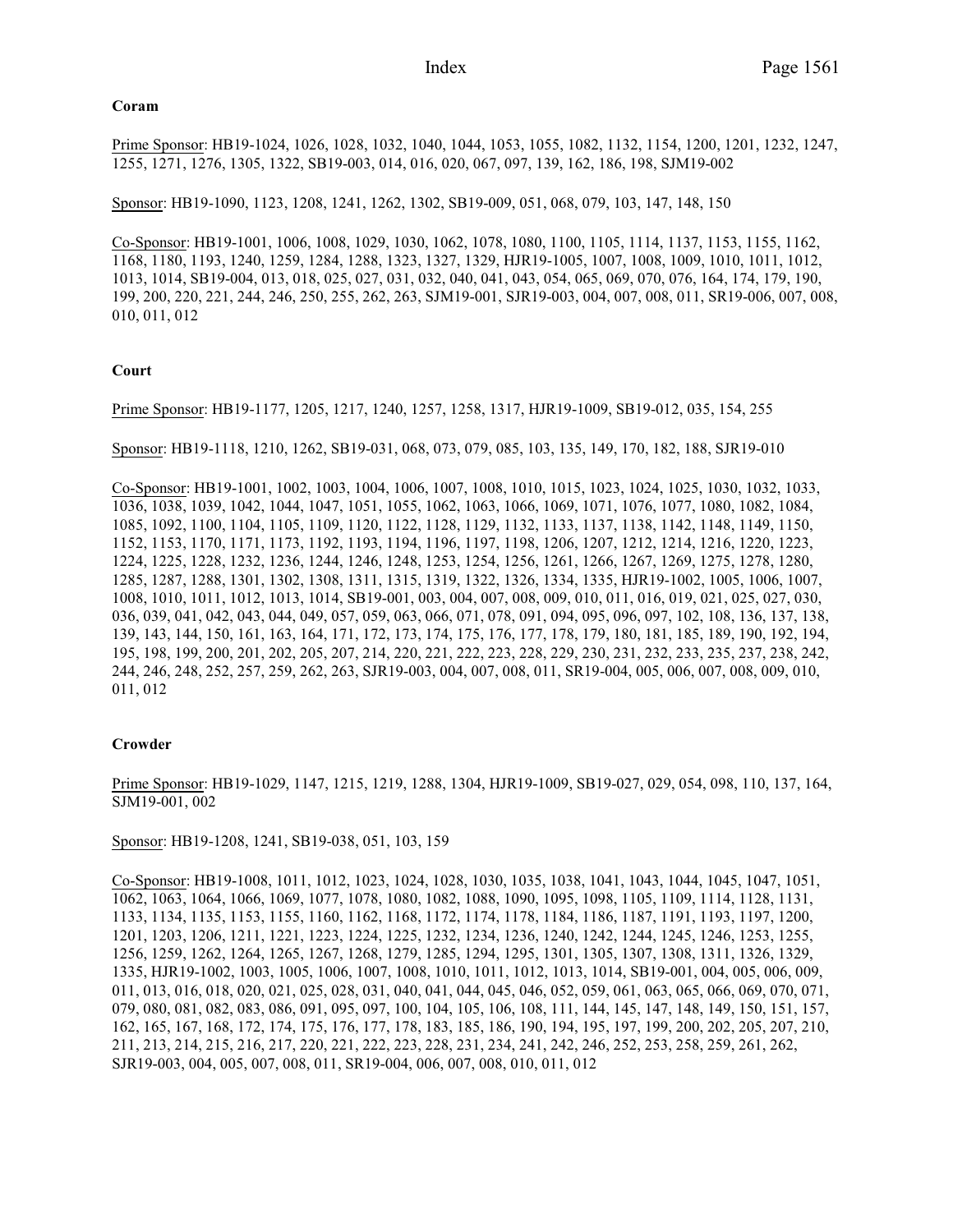Page 1562 Index

### **Danielson**

Prime Sponsor: HB19-1034, 1043, 1047, 1069, 1114, 1150, 1154, 1159, 1210, 1249, 1250, 1267, SB19-085, 167, 171, 172, 196, 202, 205, 235, 238

Sponsor: HB19-1118, 1262, SB19-103, 129, 135, 162, 188, 204, 247

Co-Sponsor: HB19-1001, 1003, 1004, 1010, 1017, 1025, 1030, 1032, 1036, 1038, 1039, 1044, 1045, 1050, 1080, 1106, 1113, 1120, 1129, 1162, 1174, 1177, 1186, 1192, 1193, 1216, 1223, 1224, 1236, 1244, 1253, 1261, 1264, 1277, 1287, 1301, 1314, 1318, 1322, HJR19-1005, 1006, 1007, 1008, 1009, 1010, 1011, 1012, 1013, 1014, SB19- 001, 002, 004, 005, 007, 009, 020, 029, 040, 042, 049, 057, 059, 061, 063, 065, 066, 068, 078, 097, 173, 174, 176, 177, 185, 190, 197, 199, 215, 216, 222, 244, SJR19-003, 004, 007, 008, 010, 011, SR19-004, 005, 006, 007, 008, 009, 010, 012

### **Donovan**

Prime Sponsor: HB19-1004, 1026, 1037, 1040, 1076, 1088, 1113, 1153, 1165, 1168, 1178, 1191, 1207, 1216, 1218, 1247, 1259, 1264, 1282, 1296, 1299, 1314, 1327, HJR19-1005, 1013, SB19-004, 016, 075, 078, 096, 107, 141, 142, 150, 159, 173, 186, 221

Sponsor: HB19-1262, SB19-068, 085, 090, 097, 102, 135, 147, 148, 160, 162, 170, 188

Co-Sponsor: HB19-1001, 1003, 1005, 1006, 1008, 1010, 1015, 1023, 1025, 1035, 1038, 1039, 1052, 1062, 1066, 1069, 1077, 1080, 1082, 1106, 1114, 1120, 1129, 1134, 1148, 1150, 1160, 1162, 1171, 1174, 1180, 1183, 1192, 1193, 1200, 1239, 1240, 1244, 1248, 1261, 1265, 1287, 1288, 1309, 1318, 1319, 1322, 1329, HJR19-1006, 1007, 1008, 1009, 1010, 1011, 1012, 1014, SB19-001, 002, 003, 005, 006, 007, 009, 018, 020, 028, 029, 032, 036, 040, 042, 057, 059, 063, 065, 070, 076, 095, 128, 129, 146, 157, 171, 174, 178, 179, 190, 199, 202, 207, 220, 229, 230, 232, 235, 242, 244, 248, 251, 255, SJM19-001, 002, SJR19-003, 004, 007, 008, 011, SR19-004, 005, 006, 008, 009, 010, 012

### **Fenberg**

Prime Sponsor: HB19-1028, 1120, 1127, 1129, 1173, 1266, 1278, 1280, 1309, HJR19-1001, 1002, 1003, 1004, 1015, SB19-002, 023, 057, 109, 181, 203, 220, 224, 235, 236, 240, SJR19-001, 002, 009, 011, SR19-001, 002, 003

Sponsor: HB19-1118, 1230, 1234, 1257, 1258, 1262, SB19-011, 068, 079, 085, 102, 103, 135, 170, 188, SJR19- 007, 010

Co-Sponsor: HB19-1001, 1002, 1003, 1004, 1005, 1006, 1007, 1008, 1009, 1010, 1013, 1015, 1017, 1025, 1032, 1034, 1036, 1038, 1039, 1042, 1047, 1050, 1066, 1077, 1080, 1084, 1086, 1106, 1113, 1124, 1134, 1148, 1168, 1171, 1174, 1176, 1177, 1183, 1187, 1192, 1193, 1194, 1196, 1203, 1211, 1216, 1222, 1224, 1225, 1236, 1248, 1255, 1261, 1263, 1264, 1267, 1275, 1279, 1287, 1288, 1292, 1298, 1311, 1314, 1316, 1318, 1320, 1322, 1326, 1328, 1335, HJR19-1005, 1006, 1007, 1008, 1009, 1010, 1011, 1012, 1013, 1014, SB19-001, 003, 004, 006, 008, 009, 010, 013, 020, 030, 036, 042, 059, 064, 065, 070, 071, 077, 078, 091, 096, 107, 112, 139, 142, 143, 166, 171, 173, 174, 176, 178, 180, 190, 196, 199, 202, 207, 222, 227, 228, 229, 230, 232, 237, 238, 249, 257, 262, SJR19- 003, 004, 008, SR19-004, 005, 006, 007, 008, 009, 010, 012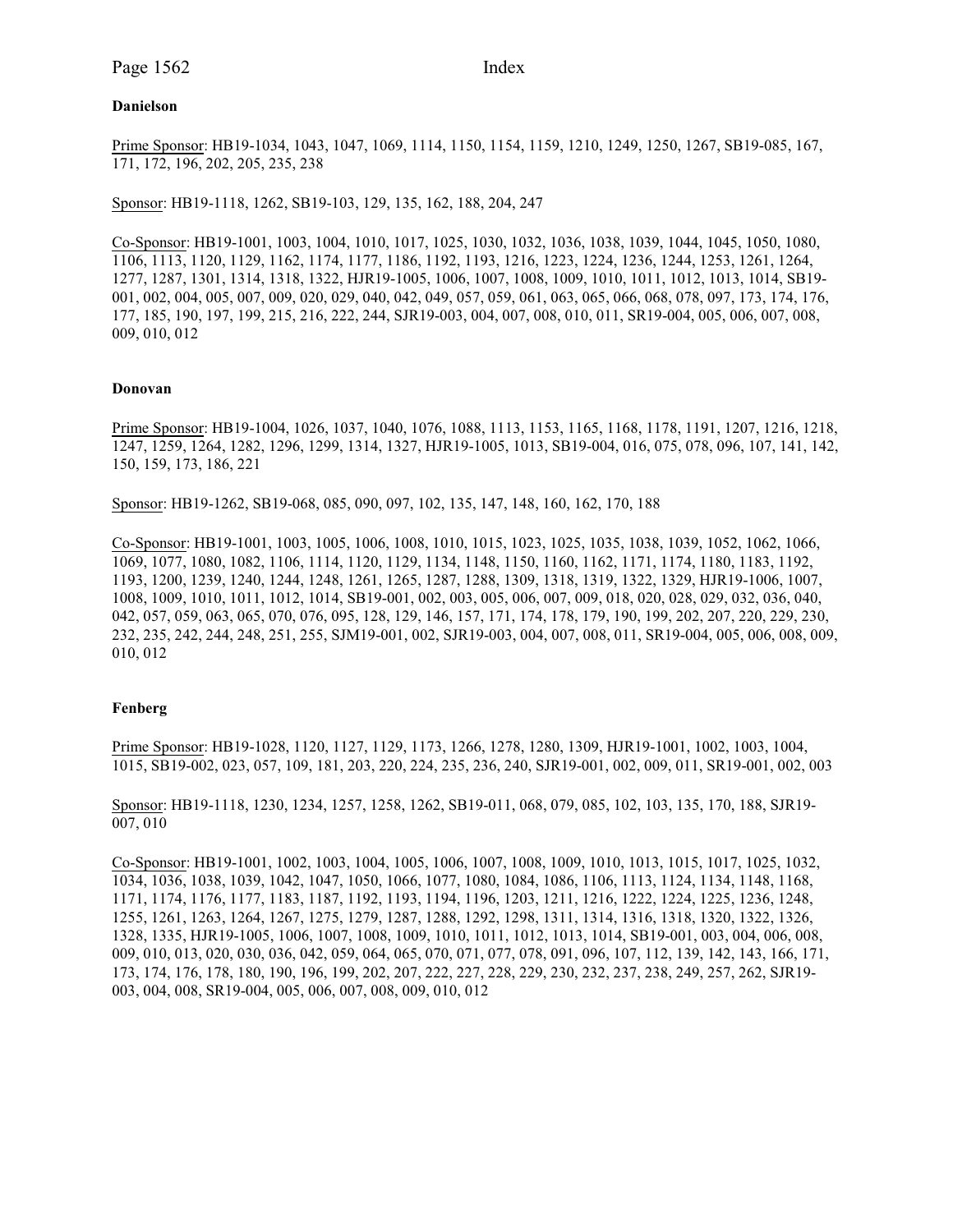### **Fields**

Prime Sponsor: HB19-1006, 1012, 1017, 1020, 1033, 1073, 1095, 1107, 1115, 1122, 1127, 1128, 1130, 1133, 1143, 1171, 1189, 1194, 1208, 1212, 1220, 1244, 1254, 1262, 1285, 1288, 1333, HJR19-1006, 1008, 1010, SB19-010, 019, 020, 040, 049, 071, 091, 134, 153, 166, 185, 195, SJR19-004, SR19-006, 007, 008

Sponsor: HB19-1013, 1118, 1136, 1210, SB19-068, 085, 097, 102, 103, 135, 149, 154, 170, 188, SJR19-007

Co-Sponsor: HB19-1002, 1003, 1004, 1005, 1007, 1008, 1010, 1015, 1024, 1025, 1028, 1030, 1032, 1034, 1036, 1038, 1039, 1042, 1044, 1050, 1051, 1052, 1055, 1066, 1076, 1077, 1080, 1085, 1106, 1114, 1120, 1129, 1134, 1137, 1153, 1160, 1168, 1176, 1178, 1183, 1187, 1191, 1192, 1193, 1203, 1216, 1222, 1223, 1228, 1232, 1236, 1253, 1261, 1263, 1264, 1266, 1269, 1277, 1279, 1280, 1287, 1294, 1301, 1302, 1315, 1319, HJR19-1002, 1005, 1007, 1009, 1011, 1012, 1013, 1014, SB19-002, 003, 005, 007, 009, 011, 023, 025, 030, 035, 039, 042, 043, 052, 057, 059, 063, 069, 073, 107, 109, 112, 128, 129, 137, 142, 144, 145, 163, 167, 171, 173, 174, 175, 176, 177, 179, 189, 194, 196, 199, 202, 204, 205, 207, 215, 217, 220, 221, 222, 229, 230, 232, 234, 235, 236, 238, 242, 244, 246, 250, 251, 255, 257, 262, 263, SJR19-003, 008, 010, 011, SR19-004, 005, 009, 010, 011, 012

## **Foote**

Prime Sponsor: HB19-1003, 1025, 1064, 1066, 1119, 1124, 1155, 1176, 1188, 1245, 1248, 1289, 1318, 1324, SB19-042, 104, 175, 178, 181, 217, 229, 232, 234, 243

Sponsor: HB19-1172, 1199, 1210, 1262, SB19-068, 085, 103, 135, 149, 168, 225, 241

Co-Sponsor: HB19-1004, 1005, 1007, 1008, 1009, 1030, 1052, 1076, 1080, 1129, 1137, 1148, 1160, 1177, 1257, 1261, 1263, 1275, 1292, 1322, 1334, 1335, HJR19-1005, 1006, 1007, 1008, 1009, 1010, 1011, 1012, 1013, 1014, SB19-001, 002, 003, 004, 005, 008, 009, 036, 043, 063, 077, 078, 091, 096, 097, 107, 109, 139, 143, 163, 167, 172, 174, 176, 179, 185, 188, 190, 192, 194, 196, 199, 202, 207, 209, 230, 231, 246, SJR19-003, 004, 007, 008, 010, 011, SR19-004, 005, 006, 007, 010, 011, 012

## **Garcia**

Prime Sponsor: HB19-1047, 1078, 1080, 1162, 1193, 1273, 1329, HJR19-1012, SB19-001, 052, 065, 149, 174, 194, 236, 242, 250, 259, SJR19-003, 005, 010, SR19-004, 011

Sponsor: HB19-1192, 1262, HJR19-1001, 1002, 1003, 1015, SB19-068, 085, 103, 135, 182, 203, 216, SJR19-001, 002, 011, SR19-001, 002

Co-Sponsor: HB19-1001, 1002, 1003, 1004, 1006, 1007, 1008, 1009, 1010, 1013, 1015, 1017, 1023, 1024, 1025, 1029, 1030, 1034, 1036, 1038, 1039, 1044, 1051, 1063, 1066, 1076, 1077, 1084, 1104, 1105, 1106, 1107, 1113, 1114, 1122, 1134, 1135, 1137, 1153, 1160, 1168, 1171, 1173, 1174, 1183, 1187, 1191, 1197, 1206, 1211, 1222, 1225, 1236, 1239, 1240, 1244, 1246, 1248, 1250, 1253, 1255, 1264, 1266, 1267, 1269, 1288, 1294, 1301, 1307, 1311, 1315, 1318, 1319, 1322, 1326, 1328, 1335, HJR19-1005, 1006, 1007, 1008, 1009, 1010, 1011, 1013, 1014, SB19-002, 003, 004, 005, 006, 008, 009, 010, 020, 023, 025, 029, 032, 036, 039, 040, 043, 057, 058, 059, 063, 064, 066, 069, 071, 073, 078, 079, 095, 107, 108, 112, 125, 128, 136, 137, 147, 148, 164, 167, 170, 171, 172, 173, 176, 178, 179, 189, 190, 195, 197, 198, 199, 202, 205, 207, 219, 220, 221, 222, 223, 227, 228, 234, 235, 238, 244, 246, 252, 253, 255, 262, SJM19-001, 002, SJR19-004, 007, SR19-005, 006, 007, 008, 009, 010, 012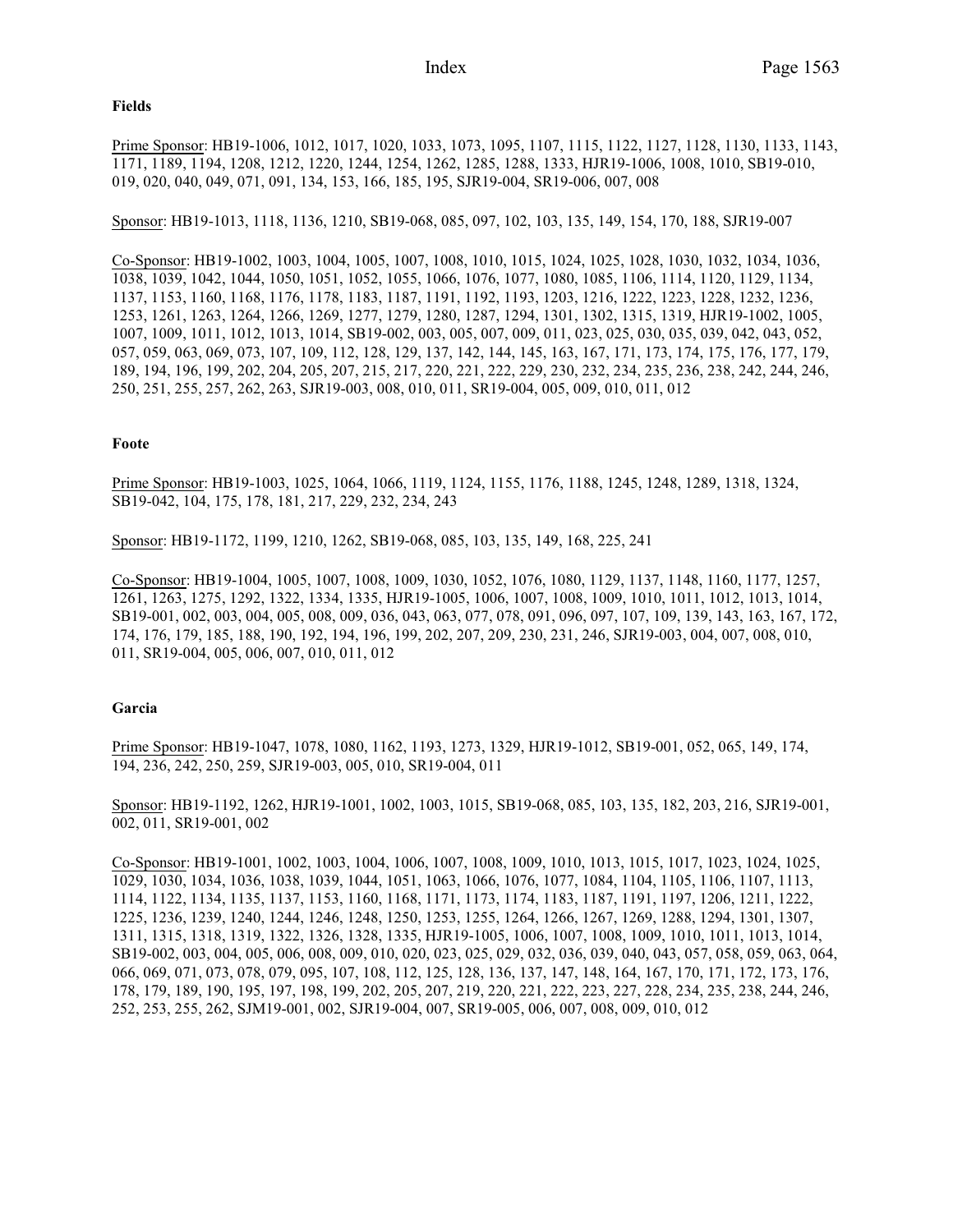# **Gardner**

Prime Sponsor: HB19-1010, 1051, 1063, 1122, 1172, 1174, 1180, 1197, 1208, 1229, 1244, 1269, 1307, HJR19- 1007, 1014, SB19-031, 043, 050, 084, 088, 100, 108, 130, 132, 166, 168, 187, 195, 223, 241, 244, SR19-007

Sponsor: HB19-1115, 1123, 1130, 1228, SB19-022, 033, 051, 058, 064, 094, 101, 103, 193, SJR19-007, 008

Co-Sponsor: HB19-1006, 1008, 1011, 1013, 1023, 1030, 1038, 1044, 1064, 1065, 1066, 1078, 1080, 1082, 1098, 1100, 1104, 1105, 1109, 1114, 1153, 1162, 1186, 1191, 1193, 1206, 1225, 1240, 1250, 1253, 1265, 1279, 1282, 1288, 1294, 1315, 1323, 1329, 1334, HJR19-1002, 1003, 1006, 1011, 1012, 1013, SB19-003, 004, 006, 011, 014, 016, 018, 020, 021, 025, 027, 028, 029, 032, 036, 040, 049, 052, 054, 065, 066, 069, 071, 076, 081, 082, 086, 090, 091, 092, 097, 105, 107, 137, 138, 144, 149, 163, 165, 167, 169, 172, 174, 175, 176, 178, 179, 185, 189, 190, 194, 199, 201, 202, 205, 229, 234, 242, 246, 249, 250, 252, 259, 262, SJM19-001, 002, SJR19-003, 005, 011, SR19-004, 005, 006, 008, 010, 011, 012

## **Ginal**

Prime Sponsor: HB19-1014, 1015, 1035, 1038, 1045, 1051, 1092, 1102, 1202, 1233, 1237, 1241, 1269, 1292, 1296, HJR19-1014, SB19-005, 013, 015, 073, 133, 158, 172, 177, 193

Sponsor: HB19-1039, 1076, 1083, 1090, 1108, 1129, 1210, 1262, SB19-017, 068, 079, 085, 103, 135, 147, 148, 159, 188

Co-Sponsor: HB19-1001, 1002, 1003, 1004, 1006, 1008, 1009, 1010, 1013, 1017, 1023, 1024, 1025, 1032, 1034, 1036, 1041, 1044, 1050, 1055, 1063, 1064, 1066, 1069, 1073, 1077, 1078, 1080, 1085, 1088, 1095, 1105, 1106, 1110, 1113, 1114, 1120, 1122, 1132, 1133, 1134, 1135, 1137, 1147, 1148, 1150, 1153, 1160, 1162, 1168, 1171, 1172, 1176, 1177, 1183, 1186, 1187, 1191, 1192, 1193, 1196, 1197, 1201, 1203, 1208, 1216, 1220, 1223, 1224, 1231, 1232, 1236, 1239, 1240, 1242, 1245, 1253, 1255, 1259, 1261, 1267, 1279, 1282, 1285, 1287, 1288, 1294, 1301, 1302, 1307, 1308, 1309, 1311, 1314, 1318, 1319, 1322, 1323, 1326, 1329, 1335, HJR19-1002, 1003, 1005, 1006, 1007, 1008, 1009, 1010, 1011, 1012, 1013, SB19-001, 003, 004, 006, 007, 008, 009, 010, 011, 012, 016, 018, 020, 025, 027, 028, 029, 031, 032, 036, 039, 040, 044, 052, 057, 059, 061, 063, 064, 065, 066, 070, 071, 080, 081, 091, 092, 094, 095, 096, 097, 099, 106, 107, 112, 137, 139, 145, 146, 149, 157, 162, 163, 164, 167, 171, 174, 175, 176, 178, 179, 185, 189, 190, 194, 196, 197, 199, 200, 201, 202, 204, 205, 207, 215, 220, 221, 222, 223, 227, 228, 230, 234, 236, 237, 238, 242, 244, 246, 251, 252, 255, 260, 262, 263, SJM19-001, 002, SJR19-003, 004, 007, 008, 010, 011, SR19-004, 005, 006, 007, 008, 009, 010, 011, 012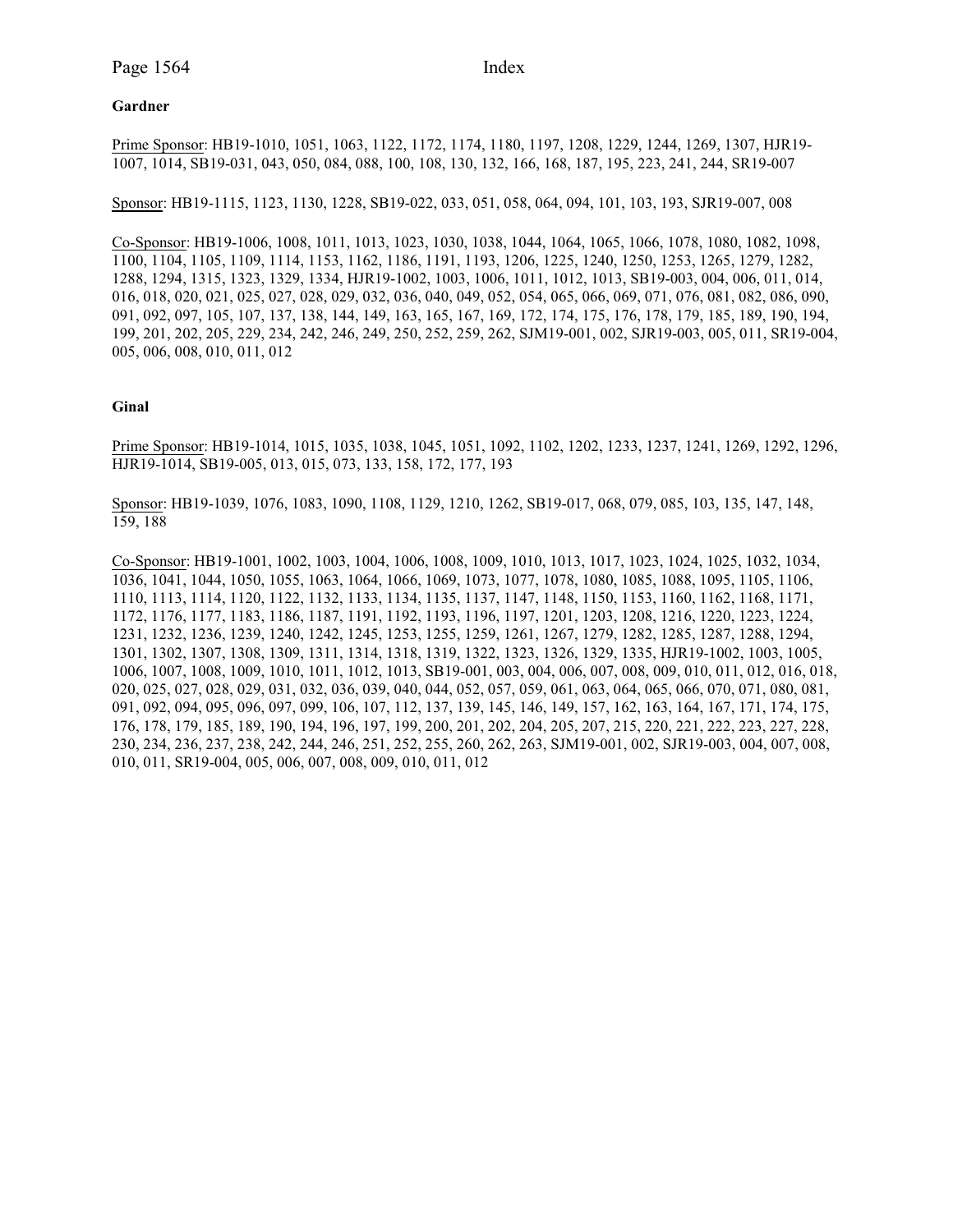#### **Gonzales**

Prime Sponsor: HB19-1031, 1042, 1056, 1090, 1124, 1148, 1152, 1175, 1185, 1192, 1230, 1234, 1245, 1253, 1289, 1305, 1312, 1315, SB19-030, 143, 182, 200, 218, 224, 225, 227, 245, 249, SR19-009

Sponsor: HB19-1210, 1257, 1258, 1262, 1267, 1302, HJR19-1016, SB19-068, 085, 097, 103, 135, 170, 188, 204, 222, 247, SJR19-010

Co-Sponsor: HB19-1004, 1005, 1007, 1009, 1010, 1015, 1017, 1025, 1028, 1032, 1033, 1036, 1038, 1039, 1041, 1044, 1047, 1050, 1052, 1055, 1066, 1076, 1077, 1080, 1087, 1106, 1107, 1110, 1114, 1118, 1119, 1120, 1122, 1127, 1129, 1147, 1149, 1153, 1160, 1166, 1168, 1170, 1171, 1173, 1176, 1177, 1178, 1183, 1193, 1194, 1196, 1197, 1203, 1206, 1212, 1216, 1220, 1222, 1223, 1224, 1225, 1232, 1236, 1239, 1246, 1248, 1261, 1263, 1266, 1275, 1278, 1279, 1280, 1287, 1290, 1294, 1295, 1301, 1309, 1310, 1311, 1314, 1319, 1322, 1324, 1326, 1328, 1335, HJR19-1002, 1005, 1006, 1007, 1008, 1009, 1010, 1011, 1012, 1013, 1014, SB19-001, 002, 003, 004, 005, 006, 008, 009, 010, 013, 019, 020, 025, 036, 040, 042, 043, 052, 057, 059, 063, 064, 065, 066, 078, 107, 108, 109, 111, 112, 120, 125, 136, 137, 139, 145, 146, 149, 150, 157, 159, 161, 162, 163, 165, 171, 174, 176, 178, 179, 181, 189, 190, 194, 197, 199, 202, 205, 207, 208, 216, 220, 221, 223, 228, 229, 230, 232, 235, 236, 237, 238, 240, 242, 246, 252, 259, 262, 263, SJM19-001, SJR19-003, 004, 007, 008, 011, SR19-004, 005, 006, 007, 008, 010, 011, 012

### **Hill**

Prime Sponsor: HB19-1090, HJR19-1010, SB19-033, 060, 174

Sponsor: SB19-022, 051, 094, 161, 189, SJR19-007, 008

Co-Sponsor: HB19-1008, 1135, 1142, 1153, 1155, 1236, 1240, 1246, 1250, 1259, 1264, 1288, 1290, 1327, HJR19- 1007, 1008, 1009, 1011, 1012, 1013, 1014, SB19-006, 011, 023, 025, 028, 029, 030, 032, 043, 054, 069, 090, 092, 128, 144, 176, 199, 205, 246, 262, SJR19-003, 004, 011, SR19-004, 005, 006, 008, 010, 012

#### **Hisey**

Prime Sponsor: HB19-1165, 1241, 1253, 1268, 1274, 1279, 1319, SB19-040, 047, 056, 147, 148, 177, 259, SR19- 005

Sponsor: HB19-1302, SB19-051, 068, 101, 103, 132, 222, SJR19-008

Co-Sponsor: HB19-1006, 1008, 1030, 1035, 1051, 1063, 1080, 1082, 1087, 1088, 1100, 1105, 1114, 1133, 1137, 1155, 1160, 1162, 1180, 1191, 1197, 1206, 1244, 1259, 1262, 1265, 1288, 1294, 1295, 1323, 1329, HJR19-1005, 1006, 1007, 1008, 1009, 1010, 1011, 1012, 1013, 1014, SB19-001, 003, 004, 009, 017, 018, 020, 025, 027, 028, 031, 032, 043, 049, 054, 066, 069, 091, 092, 095, 097, 100, 104, 107, 108, 144, 163, 174, 176, 178, 179, 185, 194, 199, 200, 202, 205, 210, 211, 220, 234, 242, 244, 246, 249, 255, 262, SJM19-001, SJR19-003, 004, 007, 011, SR19-004, 006, 007, 008, 010, 011, 012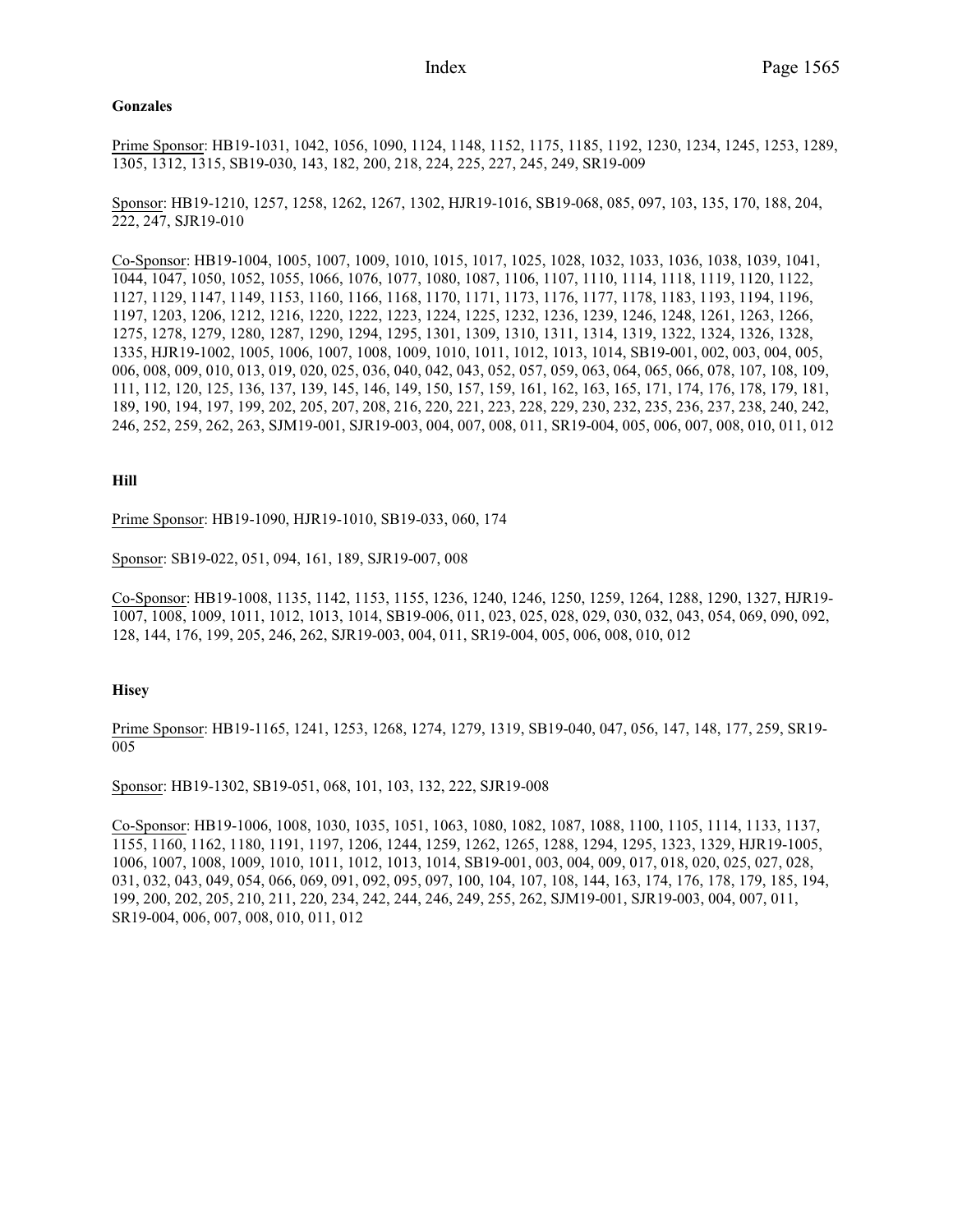# **Holbert**

Prime Sponsor: HB19-1167, 1173, 1284, SB19-028, 048, 072, 095, 104, SJR19-009, 010, SR19-011

Sponsor: HB19-1090, 1101, 1123, HJR19-1001, 1002, 1003, 1015, SB19-051, 103, 203, SJR19-001, 002, 011, SR19-001, 002

Co-Sponsor: HB19-1006, 1030, 1078, 1134, 1136, 1172, 1186, 1197, 1238, 1240, 1246, 1250, 1262, 1288, 1311, HJR19-1006, 1007, 1008, 1009, 1010, 1011, 1012, 1013, 1014, SB19-004, 025, 029, 032, 041, 043, 058, 059, 066, 069, 076, 092, 107, 108, 144, 168, 169, 174, 176, 178, 179, 194, 199, 207, 220, 234, 244, 249, 250, 262, SJR19- 003, 004, 007, 008, SR19-004, 005, 006, 007, 008, 010, 012

### **Lee**

Prime Sponsor: HB19-1063, 1098, 1104, 1147, 1149, 1160, 1179, 1180, 1197, 1225, 1226, 1227, 1229, 1231, 1263, 1275, 1279, 1297, 1307, 1309, 1310, 1335, SB19-036, 043, 058, 064, 086, 108, 136, 143, 168, 179, 187, 193, 196, 222, 223, 233, 241

Sponsor: HB19-1118, 1172, 1210, 1262, SB19-068, 085, 103, 135, 188, SJR19-008, 010

Co-Sponsor: HB19-1001, 1002, 1003, 1004, 1006, 1007, 1008, 1009, 1013, 1015, 1023, 1025, 1032, 1036, 1039, 1044, 1047, 1050, 1052, 1055, 1064, 1080, 1085, 1107, 1113, 1120, 1124, 1134, 1135, 1142, 1148, 1153, 1166, 1171, 1174, 1183, 1188, 1192, 1193, 1196, 1203, 1205, 1220, 1224, 1236, 1239, 1240, 1245, 1253, 1260, 1261, 1266, 1267, 1269, 1280, 1283, 1287, 1301, 1302, 1315, 1322, 1324, 1326, HJR19-1002, 1003, 1005, 1006, 1007, 1008, 1009, 1010, 1011, 1012, 1013, 1014, SB19-002, 004, 005, 006, 007, 008, 009, 010, 011, 025, 030, 032, 052, 057, 059, 063, 066, 069, 071, 073, 078, 079, 096, 097, 102, 107, 112, 125, 137, 139, 149, 165, 167, 172, 174, 176, 177, 178, 181, 185, 189, 190, 194, 195, 197, 199, 201, 207, 214, 227, 235, 237, 244, 246, 251, 255, SJM19-001, 002, SJR19-003, 004, 007, 011, SR19-004, 005, 006, 007, 008, 009, 010, 011, 012

#### **Lundeen**

Prime Sponsor: HB19-1008, 1100, 1155, 1206, 1225, 1252, 1323, SB19-022, 069, 074, 094, 101, 176, 185, 189, 246, SCR19-002, SJR19-006, 008

Sponsor: HB19-1123, 1140, SB19-033, 051, 087, 095, 103, 132, 161, 170, SJR19-007

Co-Sponsor: HB19-1006, 1030, 1038, 1051, 1078, 1080, 1105, 1109, 1153, 1160, 1162, 1172, 1180, 1186, 1191, 1197, 1236, 1240, 1244, 1246, 1250, 1262, 1288, 1315, 1329, HJR19-1005, 1006, 1007, 1008, 1009, 1010, 1011, 1012, 1013, 1014, SB19-006, 011, 020, 023, 025, 028, 029, 032, 040, 043, 059, 071, 076, 090, 091, 092, 097, 100, 108, 141, 144, 149, 174, 178, 179, 190, 194, 199, 202, 216, 244, 253, 255, 262, SJM19-001, 002, SJR19-003, 004, 011, SR19-004, 005, 006, 007, 008, 010, 011, 012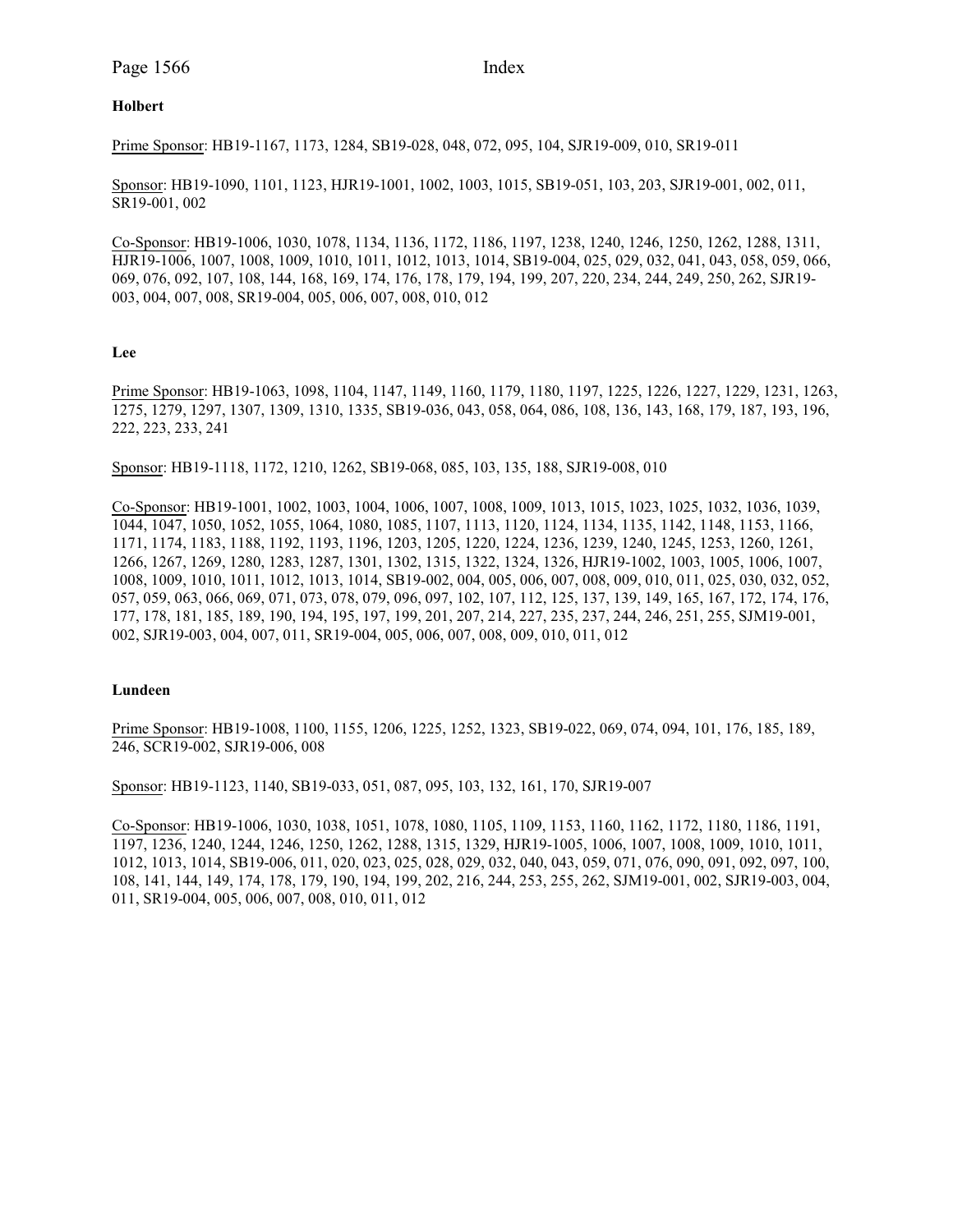## **Marble**

Prime Sponsor: HB19-1023, 1078, 1105, 1140, 1230, 1234, 1263, 1334, HJR19-1011, SB19-013, 018, 093, 149, 163, 191, 220, 240

Sponsor: HB19-1028, 1090, 1103, HJR19-1006, SB19-020, 051, 103, 170

Co-Sponsor: HB19-1008, 1030, 1051, 1062, 1071, 1080, 1098, 1104, 1109, 1136, 1138, 1153, 1155, 1173, 1180, 1186, 1191, 1208, 1240, 1288, 1307, 1311, 1315, 1329, HJR19-1003, 1005, 1007, 1008, 1009, 1010, 1012, 1013, 1014, SB19-004, 006, 011, 016, 023, 025, 027, 028, 029, 031, 032, 040, 041, 043, 044, 052, 054, 058, 059, 069, 071, 076, 082, 088, 092, 095, 100, 106, 107, 142, 144, 174, 176, 178, 179, 190, 194, 199, 205, 216, 242, 244, 246, 249, 250, 253, 262, SJM19-001, 002, SJR19-003, 004, 007, 008, 011, SR19-003, 004, 005, 006, 007, 008, 010, 011, 012

## **Moreno**

Prime Sponsor: HB19-1001, 1039, 1068, 1089, 1142, 1196, 1210, 1233, 1243, 1246, 1284, 1308, 1322, HJR19- 1016, SB19-021, 034, 045, 059, 082, 111, 112, 113, 114, 115, 116, 117, 118, 119, 120, 121, 122, 123, 124, 125, 126, 127, 128, 139, 207, 208, 210, 211, 228, 230, 231, 238, 243, 252, 261, SJR19-007, SR19-012

Sponsor: HB19-1011, 1059, 1060, 1070, 1071, 1129, 1192, 1214, 1257, 1258, 1261, 1326, 1331, 1332, SB19-024, 044, 046, 057, 068, 070, 079, 080, 081, 083, 085, 102, 103, 135, 170, 188, 209, 212, 213, 214, 225, 244, 251, 253, 254, 258, 262, SJR19-010

Co-Sponsor: HB19-1002, 1003, 1004, 1006, 1007, 1009, 1010, 1012, 1013, 1015, 1017, 1020, 1023, 1024, 1025, 1028, 1030, 1031, 1035, 1036, 1038, 1042, 1044, 1045, 1047, 1050, 1052, 1055, 1063, 1064, 1065, 1076, 1077, 1078, 1080, 1082, 1083, 1084, 1085, 1087, 1090, 1092, 1100, 1104, 1105, 1106, 1107, 1109, 1119, 1120, 1122, 1128, 1132, 1133, 1134, 1137, 1138, 1148, 1149, 1150, 1152, 1153, 1160, 1170, 1171, 1174, 1186, 1187, 1189, 1191, 1193, 1194, 1203, 1205, 1206, 1207, 1211, 1216, 1220, 1222, 1223, 1224, 1225, 1236, 1239, 1244, 1245, 1250, 1253, 1254, 1256, 1259, 1260, 1262, 1263, 1264, 1265, 1266, 1267, 1268, 1269, 1272, 1275, 1277, 1278, 1279, 1280, 1282, 1287, 1288, 1290, 1292, 1294, 1295, 1297, 1299, 1301, 1302, 1307, 1309, 1315, 1316, 1318, 1321, 1323, 1328, 1335, HJR19-1005, 1006, 1007, 1008, 1009, 1010, 1011, 1012, 1013, 1014, SB19-002, 003, 004, 006, 007, 008, 009, 010, 013, 018, 020, 025, 027, 029, 030, 032, 036, 039, 041, 042, 052, 061, 066, 071, 073, 078, 091, 092, 095, 097, 100, 108, 136, 137, 142, 143, 145, 146, 148, 161, 165, 166, 167, 171, 173, 174, 176, 178, 179, 180, 181, 183, 185, 189, 190, 191, 192, 193, 194, 195, 196, 197, 199, 200, 201, 202, 203, 204, 205, 215, 216, 220, 221, 222, 223, 227, 229, 233, 235, 236, 239, 242, 246, 248, 257, 259, 263, SJM19-001, SJR19-003, 004, 008, 011, SR19-004, 005, 006, 007, 008, 009, 010, 011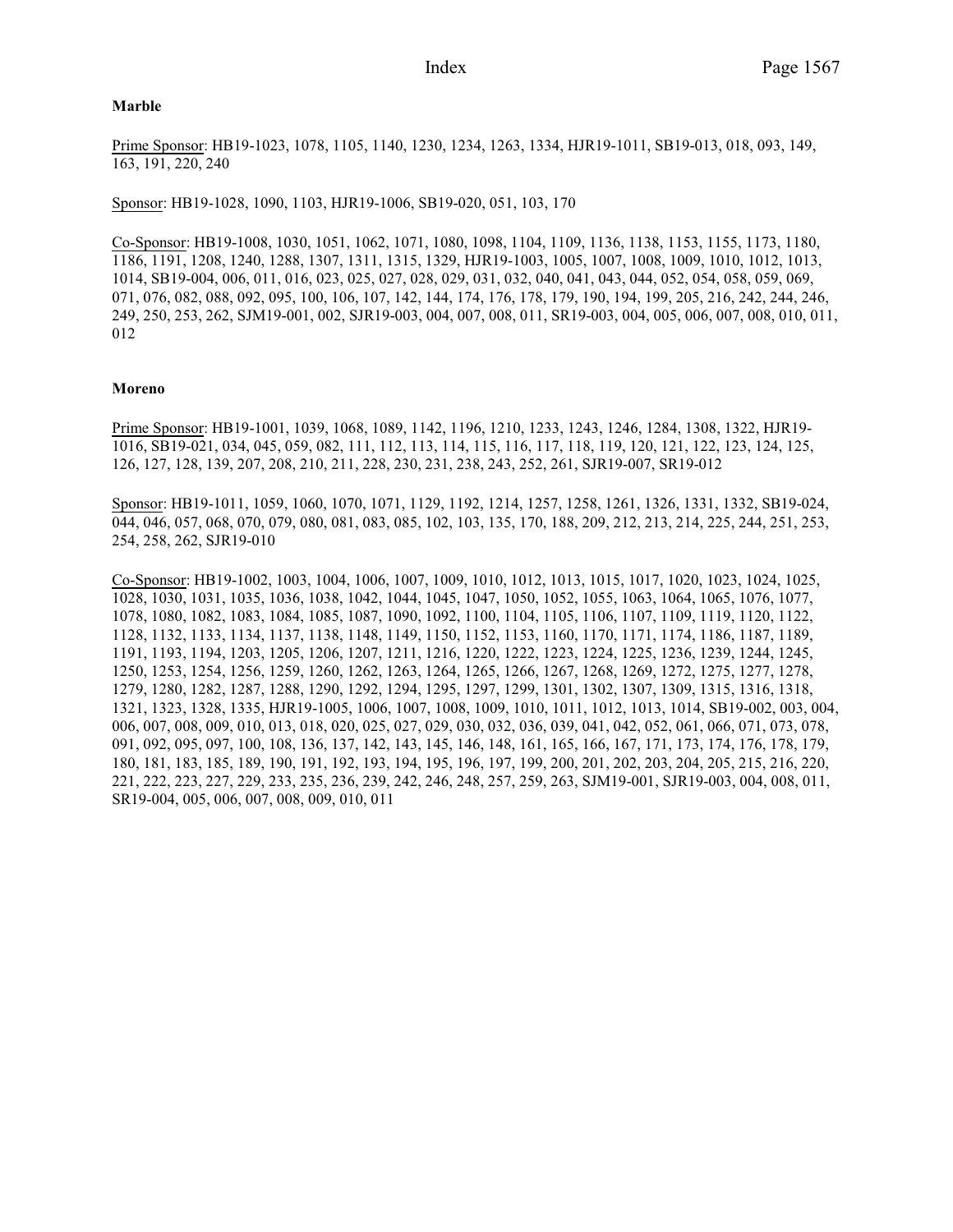# **Pettersen**

Prime Sponsor: HB19-1009, 1010, 1013, 1077, 1086, 1089, 1106, 1109, 1110, 1174, 1177, 1199, 1221, 1273, 1287, 1300, SB19-007, 008, 085, 146, 173, 201, 219, 227, 257

Sponsor: HB19-1137, 1210, 1230, 1262, SB19-068, 102, 103, 135, 188, SJR19-010

Co-Sponsor: HB19-1001, 1002, 1003, 1004, 1005, 1017, 1023, 1024, 1025, 1030, 1032, 1034, 1036, 1038, 1039, 1044, 1055, 1064, 1076, 1080, 1084, 1085, 1088, 1090, 1107, 1113, 1120, 1122, 1129, 1132, 1133, 1134, 1135, 1148, 1149, 1150, 1153, 1160, 1168, 1170, 1171, 1180, 1187, 1188, 1192, 1193, 1194, 1197, 1202, 1203, 1205, 1216, 1217, 1222, 1223, 1224, 1225, 1236, 1237, 1239, 1240, 1242, 1244, 1245, 1250, 1254, 1259, 1261, 1263, 1264, 1266, 1267, 1269, 1272, 1275, 1277, 1278, 1279, 1280, 1282, 1288, 1294, 1298, 1301, 1302, 1308, 1311, 1314, 1315, 1318, 1319, 1322, 1323, 1326, 1335, HJR19-1002, 1006, 1007, 1008, 1009, 1010, 1011, 1012, 1013, 1014, SB19-001, 002, 003, 004, 005, 009, 010, 025, 029, 036, 040, 042, 049, 057, 059, 063, 066, 070, 071, 073, 076, 078, 080, 081, 096, 097, 100, 107, 114, 119, 125, 137, 147, 149, 157, 163, 165, 167, 171, 172, 174, 176, 178, 179, 185, 186, 189, 190, 193, 194, 195, 196, 197, 199, 202, 204, 207, 216, 220, 221, 222, 223, 228, 229, 230, 231, 232, 234, 235, 236, 238, 244, 246, 248, 259, 260, 262, 263, SJM19-001, SJR19-003, 004, 007, 008, 011, SR19-004, 005, 006, 007, 010, 011, 012

### **Priola**

Prime Sponsor: HB19-1002, 1005, 1009, 1033, 1050, 1058, 1076, 1107, 1137, 1138, 1143, 1161, 1164, 1171, 1194, 1198, 1202, 1213, 1216, 1231, 1238, 1239, 1254, 1257, 1258, 1260, 1272, 1287, 1290, 1298, 1312, 1313, 1321, 1325, 1330, SB19-008, 063, 077, 079, 138, 155, 183, 192, 206, SCR19-003

Sponsor: HB19-1083, 1228, 1241, 1262, 1327, SB19-011, 068, 103, 135, 139, 170, 182

Co-Sponsor: HB19-1006, 1008, 1013, 1017, 1023, 1025, 1030, 1035, 1038, 1043, 1044, 1051, 1055, 1062, 1063, 1064, 1066, 1070, 1078, 1080, 1082, 1088, 1098, 1100, 1104, 1105, 1109, 1118, 1122, 1131, 1132, 1133, 1142, 1147, 1148, 1150, 1153, 1160, 1162, 1172, 1174, 1176, 1178, 1180, 1191, 1193, 1197, 1200, 1207, 1208, 1215, 1217, 1223, 1229, 1232, 1240, 1244, 1250, 1255, 1263, 1267, 1269, 1274, 1277, 1288, 1294, 1307, 1308, 1315, 1316, 1319, 1323, 1329, 1334, 1335, HJR19-1005, 1006, 1007, 1008, 1009, 1010, 1011, 1012, 1013, 1014, SB19- 001, 004, 006, 009, 012, 016, 018, 020, 021, 023, 025, 027, 028, 029, 031, 032, 041, 044, 045, 049, 052, 054, 057, 058, 059, 061, 065, 069, 070, 073, 076, 080, 081, 082, 083, 086, 090, 091, 095, 097, 100, 104, 108, 141, 142, 144, 145, 148, 149, 150, 157, 161, 163, 164, 167, 172, 174, 175, 176, 177, 178, 179, 189, 190, 193, 194, 195, 198, 199, 200, 207, 210, 211, 212, 213, 216, 220, 221, 223, 227, 228, 234, 236, 239, 242, 244, 248, 252, 253, 255, 258, 262, SJR19-003, 004, 007, 008, 010, 011, SR19-004, 006, 007, 008, 010, 011, 012

# **Rankin**

Prime Sponsor: HB19-1001, 1030, 1052, 1065, 1153, 1168, 1207, 1214, 1265, 1293, 1308, 1326, 1331, SB19-190, 199, 212, 213, 214, 251, 253, 258, 262, 263

Sponsor: HB19-1094, 1332, SB19-095, 111, 112, 113, 114, 115, 116, 117, 118, 119, 120, 121, 122, 123, 124, 125, 126, 127, 128, 207, 208, 209, 210, 211, 222, 252, 254, 261

Co-Sponsor: HB19-1005, 1006, 1008, 1035, 1038, 1063, 1066, 1078, 1082, 1088, 1105, 1109, 1133, 1136, 1137, 1160, 1162, 1180, 1197, 1209, 1215, 1223, 1246, 1259, 1262, 1279, 1288, 1290, 1294, 1295, 1305, 1311, 1321, 1329, HJR19-1005, 1006, 1007, 1008, 1009, 1010, 1011, 1012, 1013, 1014, HM19-1001, SB19-003, 004, 006, 009, 016, 020, 023, 025, 028, 029, 031, 036, 040, 052, 058, 059, 065, 066, 069, 076, 082, 086, 090, 091, 092, 094, 097, 100, 103, 104, 107, 144, 150, 161, 163, 164, 169, 172, 174, 176, 177, 178, 194, 205, 220, 234, 242, 244, 250, 255, 259, SJR19-001, 003, 004, 007, 008, 011, SR19-004, 005, 006, 007, 008, 010, 011, 012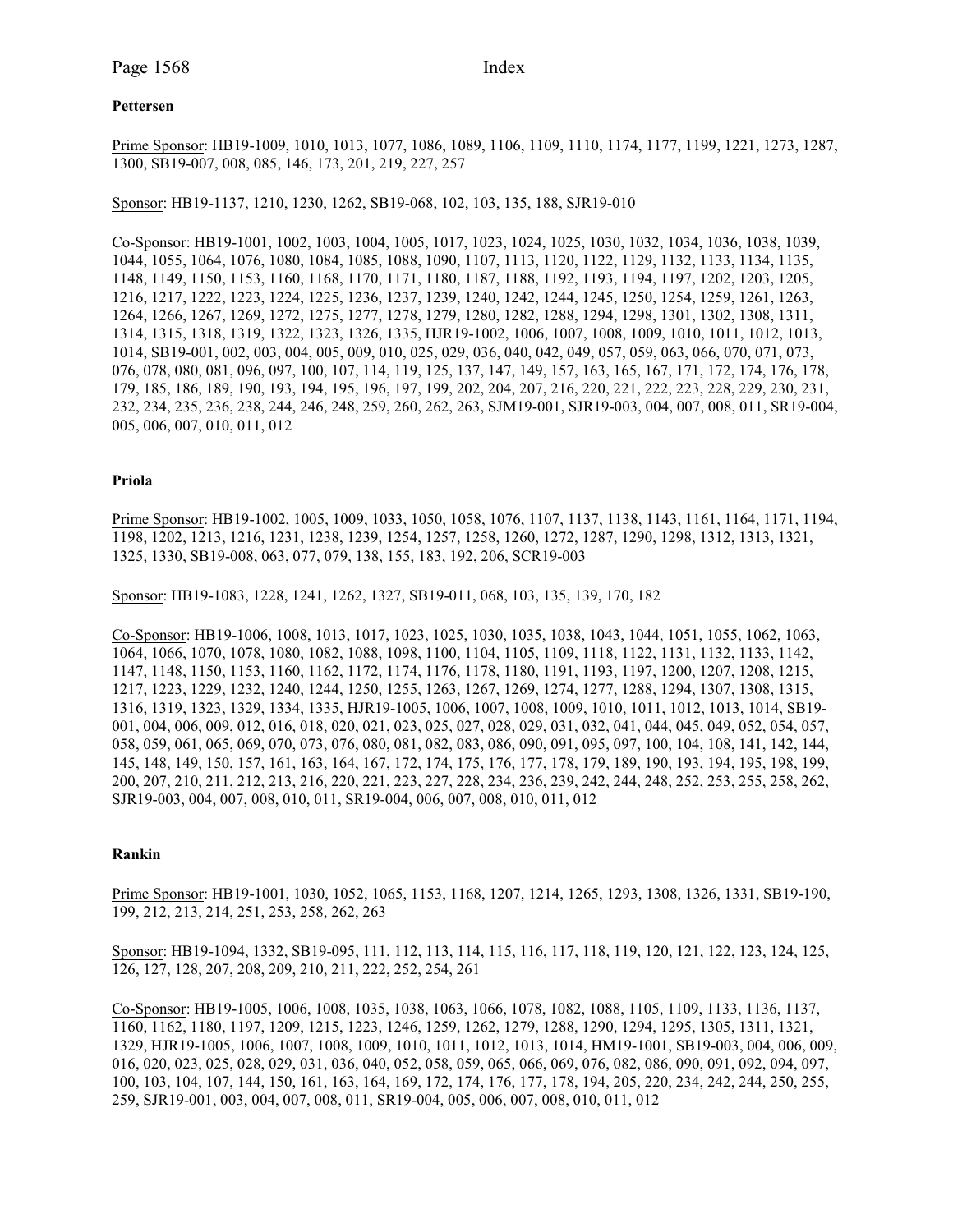## **Rodriguez**

Prime Sponsor: HB19-1025, 1041, 1053, 1167, 1232, 1267, 1283, 1306, 1328, SB19-005, 105, 135, 156, 165, 170, 215, 225, 234, 237

Sponsor: HB19-1090, 1118, 1172, 1192, 1210, 1228, 1230, 1257, 1258, 1302, HJR19-1016, SB19-068, 085, 097, 102, 103, 168, 204, 241, 247, SJR19-010

Co-Sponsor: HB19-1001, 1003, 1008, 1010, 1015, 1023, 1032, 1034, 1036, 1038, 1044, 1050, 1051, 1077, 1106, 1113, 1114, 1129, 1134, 1148, 1150, 1152, 1168, 1170, 1173, 1178, 1180, 1197, 1205, 1206, 1222, 1224, 1225, 1236, 1239, 1248, 1254, 1262, 1263, 1266, 1280, 1288, 1314, 1319, HJR19-1002, 1005, 1006, 1007, 1008, 1009, 1010, 1011, 1012, 1013, 1014, SB19-001, 002, 003, 004, 006, 007, 008, 009, 018, 025, 031, 043, 057, 059, 065, 078, 092, 107, 109, 112, 129, 136, 139, 145, 173, 174, 179, 180, 188, 189, 194, 199, 200, 205, 207, 223, 227, 232, 235, 236, 246, 251, 252, 255, 263, SJR19-003, 004, 007, 008, 011, SR19-004, 005, 006, 007, 008, 009, 010, 012

### **Scott**

Prime Sponsor: HB19-1062, 1295, SB19-018, 032, 051, 076, 090, 249, 250

### Sponsor: HB19-1101, SB19-170, SJR19-007

Co-Sponsor: HB19-1023, 1030, 1035, 1051, 1070, 1077, 1078, 1080, 1082, 1088, 1100, 1105, 1109, 1136, 1186, 1191, 1197, 1240, 1246, 1265, 1274, 1284, 1288, 1294, 1329, HJR19-1005, 1007, 1008, 1009, 1010, 1011, 1012, 1013, 1014, SB19-004, 006, 011, 014, 016, 017, 020, 023, 025, 028, 029, 036, 041, 043, 044, 052, 054, 058, 066, 069, 086, 091, 095, 104, 144, 149, 150, 174, 176, 178, 190, 194, 199, 200, 220, 221, 234, 244, 253, 262, SJM19- 002, SJR19-003, 004, 011, SR19-004, 006, 007, 008, 010, 011, 012

#### **Smallwood**

Prime Sponsor: HB19-1101, 1123, 1128, 1136, 1142, 1163, 1282, SB19-025, 041

Sponsor: HB19-1103, SB19-051, 170

Co-Sponsor: HB19-1008, 1023, 1030, 1035, 1038, 1064, 1066, 1078, 1104, 1131, 1133, 1160, 1162, 1180, 1191, 1200, 1211, 1215, 1240, 1246, 1250, 1253, 1262, 1265, 1288, 1290, 1307, 1315, 1323, 1329, 1332, 1334, HJR19- 1005, 1006, 1007, 1008, 1009, 1010, 1011, 1012, 1013, 1014, SB19-004, 006, 014, 018, 029, 031, 032, 043, 052, 054, 058, 061, 069, 071, 076, 080, 081, 082, 083, 086, 092, 095, 100, 104, 144, 164, 174, 176, 177, 178, 179, 185, 199, 202, 217, 220, 229, 242, 244, 253, 255, SJR19-003, 004, 007, 008, 011, SR19-004, 006, 007, 008, 010, 011, 012

#### **Sonnenberg**

Prime Sponsor: HB19-1102, 1162, 1329, SB19-038, 055, 062, 147, 148, 150, SCR19-001, SJR19-004

Sponsor: HB19-1012, 1020, 1208, SB19-033, 094, 162, 200

Co-Sponsor: HB19-1008, 1030, 1064, 1077, 1080, 1082, 1088, 1105, 1109, 1114, 1138, 1160, 1180, 1191, 1244, 1247, 1253, 1262, 1264, 1288, 1290, 1294, 1323, HJR19-1005, 1006, 1007, 1008, 1009, 1010, 1011, 1012, 1013, 1014, SB19-003, 004, 006, 009, 011, 016, 017, 018, 025, 028, 029, 032, 043, 054, 066, 069, 076, 091, 103, 104, 106, 107, 108, 128, 144, 149, 172, 174, 176, 178, 179, 190, 194, 199, 204, 216, 220, 221, 242, 244, 246, 250, 253, 262, SJR19-003, 007, 008, 011, SR19-004, 005, 006, 007, 008, 010, 011, 012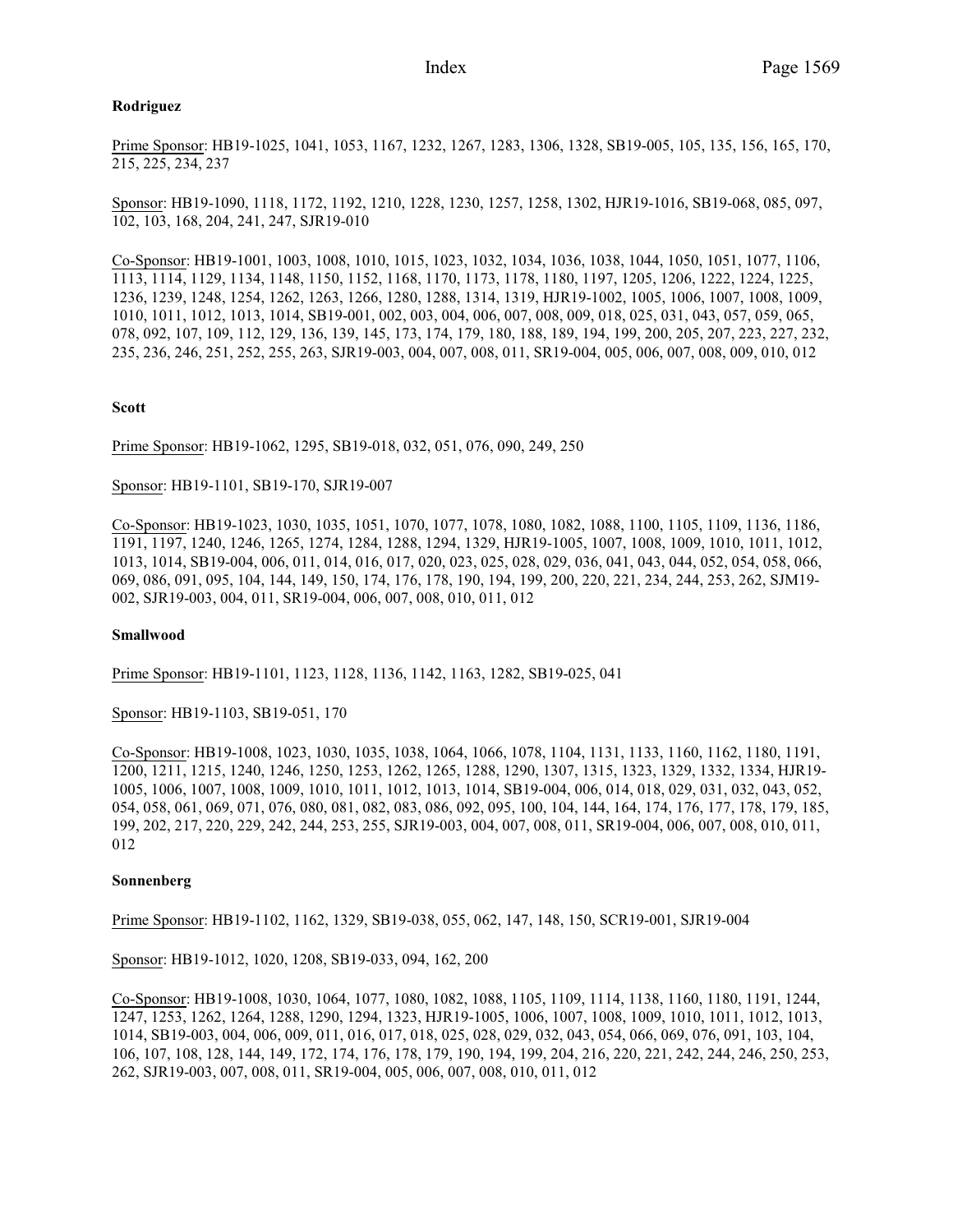#### **Story**

Prime Sponsor: HB19-1003, 1020, 1038, 1201, 1222, 1294, 1295, HJR19-1007, SB19-039, 057, 063, 097, 129, 161, 204, 222, 247

Sponsor: HB19-1012, 1210, 1257, 1258, 1262, 1301, SB19-068, 085, 095, 103, 135, 189, SJR19-010

Co-Sponsor: HB19-1002, 1004, 1005, 1006, 1008, 1009, 1010, 1013, 1015, 1017, 1024, 1025, 1029, 1030, 1032, 1034, 1036, 1039, 1042, 1044, 1050, 1051, 1052, 1062, 1064, 1066, 1069, 1076, 1080, 1085, 1105, 1106, 1113, 1120, 1122, 1129, 1132, 1133, 1134, 1135, 1137, 1150, 1152, 1153, 1160, 1168, 1171, 1173, 1174, 1176, 1183, 1186, 1188, 1192, 1193, 1194, 1196, 1197, 1203, 1206, 1208, 1216, 1223, 1224, 1225, 1231, 1236, 1237, 1239, 1240, 1242, 1244, 1245, 1246, 1250, 1255, 1259, 1261, 1264, 1267, 1269, 1272, 1278, 1279, 1280, 1282, 1287, 1288, 1292, 1298, 1302, 1308, 1309, 1314, 1319, 1322, 1323, 1326, 1328, 1329, 1335, HJR19-1002, 1003, 1005, 1006, 1008, 1009, 1010, 1011, 1012, 1013, 1014, SB19-001, 002, 003, 004, 005, 006, 008, 009, 010, 011, 017, 019, 020, 025, 028, 032, 036, 040, 043, 049, 052, 059, 064, 065, 066, 070, 071, 073, 078, 079, 081, 094, 096, 102, 107, 112, 125, 128, 137, 142, 149, 157, 160, 162, 164, 167, 170, 171, 172, 173, 174, 176, 177, 178, 179, 181, 185, 188, 190, 194, 196, 197, 199, 202, 205, 207, 214, 215, 216, 220, 221, 223, 227, 228, 230, 231, 232, 234, 235, 237, 238, 244, 246, 251, 255, 262, SJM19-001, 002, SJR19-003, 004, 007, 008, 011, SR19-004, 005, 006, 007, 008, 009, 010, 011, 012

#### **Tate**

Prime Sponsor: HB19-1011, 1059, 1070, 1077, 1108, 1109, 1135, 1163, 1217, 1228, 1240, 1242, 1291, SB19-011, 023, 024, 046, 061, 068, 070, 103, 134, 140, 169, 170, 184, 201, 206, 217, 248, 255, SR19-006, 012

Sponsor: HB19-1060, 1244, SB19-082, 131, 135, 251, SJR19-007

Co-Sponsor: HB19-1006, 1008, 1013, 1014, 1023, 1024, 1028, 1030, 1031, 1035, 1038, 1043, 1044, 1051, 1055, 1063, 1064, 1065, 1066, 1068, 1069, 1071, 1076, 1078, 1080, 1082, 1085, 1088, 1095, 1100, 1104, 1105, 1114, 1122, 1128, 1131, 1133, 1134, 1136, 1137, 1138, 1142, 1147, 1150, 1153, 1160, 1162, 1166, 1172, 1173, 1174, 1176, 1178, 1179, 1180, 1186, 1191, 1193, 1197, 1200, 1201, 1205, 1208, 1209, 1211, 1214, 1215, 1219, 1224, 1229, 1232, 1236, 1246, 1250, 1253, 1255, 1260, 1262, 1265, 1267, 1268, 1269, 1274, 1279, 1282, 1284, 1288, 1290, 1294, 1295, 1299, 1300, 1302, 1305, 1307, 1308, 1311, 1315, 1316, 1319, 1321, 1323, 1324, 1326, 1328, 1329, 1334, HJR19-1005, 1006, 1007, 1008, 1009, 1010, 1011, 1012, 1013, 1014, SB19-001, 002, 004, 006, 008, 009, 012, 013, 014, 016, 017, 018, 020, 021, 025, 027, 028, 029, 031, 032, 035, 036, 040, 041, 043, 044, 045, 052, 054, 058, 059, 065, 066, 069, 071, 073, 076, 079, 083, 086, 090, 091, 092, 095, 097, 100, 102, 104, 108, 115, 116, 125, 127, 133, 136, 137, 138, 139, 141, 142, 143, 144, 145, 147, 148, 149, 150, 151, 152, 153, 155, 156, 157, 161, 162, 164, 165, 167, 168, 174, 175, 176, 177, 178, 183, 185, 187, 189, 190, 191, 193, 194, 195, 197, 198, 199, 202, 204, 205, 207, 208, 209, 210, 211, 212, 213, 214, 215, 216, 218, 219, 220, 221, 222, 223, 224, 228, 242, 244, 245, 246, 249, 250, 252, 253, 254, 256, 258, 259, 260, 262, 263, SJM19-001, 002, SJR19-003, 004, 008, 011, SR19-003, 004, 005, 007, 008, 010, 011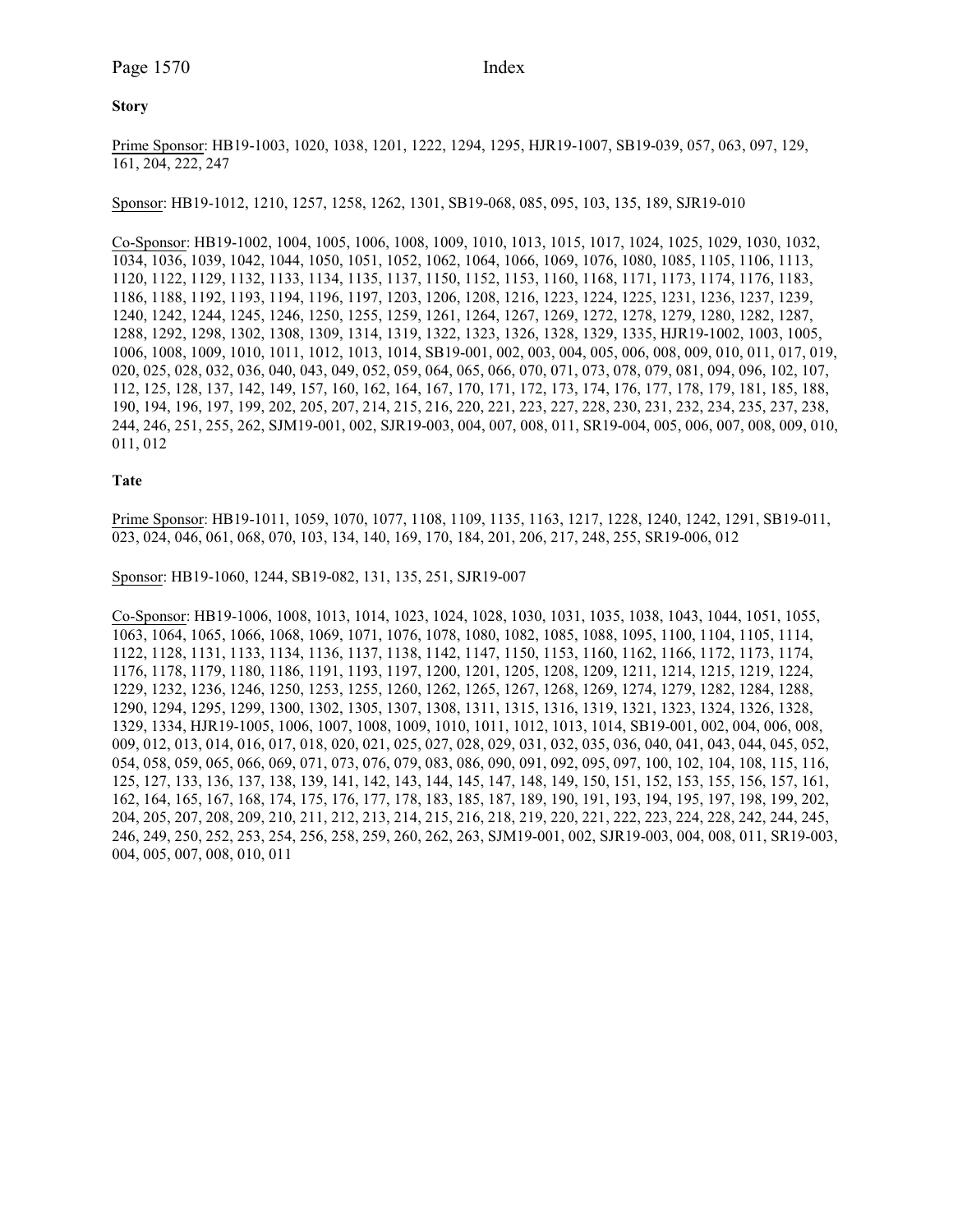#### **Todd**

Prime Sponsor: HB19-1005, 1008, 1023, 1024, 1032, 1036, 1044, 1093, 1134, 1136, 1161, 1181, 1203, 1212, 1236, 1256, 1268, 1276, 1277, 1286, 1323, SB19-009, 066, 079, 094, 095, 099, 128, 133, 137, 145, 164, 183, 189, 190, 198, 199, 246, 251

Sponsor: HB19-1128, 1210, 1257, 1258, 1262, 1301, 1302, SB19-017, 018, 068, 085, 097, 102, 103, 135, 161, 170, 188, 204, 247, 248, SJR19-007, 010

Co-Sponsor: HB19-1001, 1002, 1003, 1004, 1006, 1007, 1009, 1010, 1013, 1015, 1017, 1028, 1030, 1034, 1038, 1039, 1041, 1042, 1050, 1051, 1052, 1055, 1062, 1063, 1064, 1066, 1069, 1076, 1077, 1078, 1080, 1085, 1087, 1088, 1105, 1106, 1120, 1122, 1132, 1133, 1135, 1137, 1138, 1149, 1152, 1153, 1160, 1162, 1168, 1171, 1172, 1176, 1178, 1180, 1183, 1186, 1187, 1192, 1193, 1196, 1197, 1201, 1206, 1207, 1215, 1216, 1220, 1222, 1223, 1224, 1228, 1232, 1237, 1240, 1242, 1244, 1246, 1248, 1250, 1253, 1255, 1259, 1261, 1265, 1269, 1272, 1279, 1280, 1282, 1287, 1288, 1292, 1294, 1307, 1308, 1309, 1311, 1314, 1319, 1322, 1326, 1328, 1329, 1332, 1335, HJR19-1002, 1003, 1005, 1006, 1007, 1008, 1009, 1010, 1011, 1012, 1013, 1014, SB19-001, 002, 003, 004, 005, 006, 007, 008, 010, 011, 012, 013, 016, 019, 020, 023, 024, 025, 027, 028, 029, 031, 032, 035, 036, 039, 040, 042, 043, 044, 052, 057, 059, 061, 063, 064, 065, 069, 071, 073, 078, 080, 081, 082, 083, 092, 106, 107, 108, 114, 118, 121, 125, 129, 138, 139, 143, 144, 147, 148, 149, 150, 157, 163, 167, 171, 172, 173, 174, 176, 177, 178, 179, 185, 194, 195, 196, 197, 202, 203, 205, 207, 208, 215, 216, 219, 220, 221, 222, 223, 227, 228, 229, 230, 234, 235, 238, 242, 244, 249, 252, 253, 255, 257, 260, 262, 263, SJM19-001, 002, SJR19-003, 004, 008, 011, SR19-004, 005, 006, 007, 008, 009, 010, 011, 012

## **Williams**

Prime Sponsor: HB19-1019, 1083, 1118, 1138, 1170, 1184, 1211, 1261, 1291, 1301, HJR19-1006, 1008, SB19- 006, 011, 077, 103, 135, 152, 155, 182, 188

Sponsor: HB19-1090, 1241, 1257, 1258, 1262, 1302, SB19-068, 079, 085, 102, 134, 159, 170, SJR19-007, 010

Co-Sponsor: HB19-1001, 1004, 1006, 1008, 1010, 1017, 1023, 1025, 1036, 1042, 1044, 1050, 1051, 1063, 1066, 1069, 1076, 1077, 1080, 1084, 1085, 1104, 1106, 1110, 1120, 1133, 1134, 1137, 1148, 1153, 1160, 1162, 1166, 1171, 1192, 1194, 1216, 1220, 1224, 1232, 1236, 1239, 1240, 1244, 1255, 1264, 1266, 1267, 1288, 1294, 1319, 1322, 1328, 1329, 1335, HJR19-1002, 1005, 1007, 1009, 1010, 1011, 1012, 1013, 1014, SB19-001, 002, 003, 004, 007, 008, 009, 020, 025, 027, 029, 030, 031, 036, 039, 040, 041, 042, 043, 049, 057, 059, 063, 064, 065, 066, 083, 091, 096, 097, 107, 112, 125, 137, 149, 150, 167, 171, 172, 173, 176, 177, 178, 179, 181, 185, 190, 192, 195, 196, 199, 200, 202, 205, 207, 219, 221, 230, 244, 246, 262, 263, SJM19-001, SJR19-003, 004, 008, 011, SR19-004, 005, 007, 008, 009, 010, 011, 012